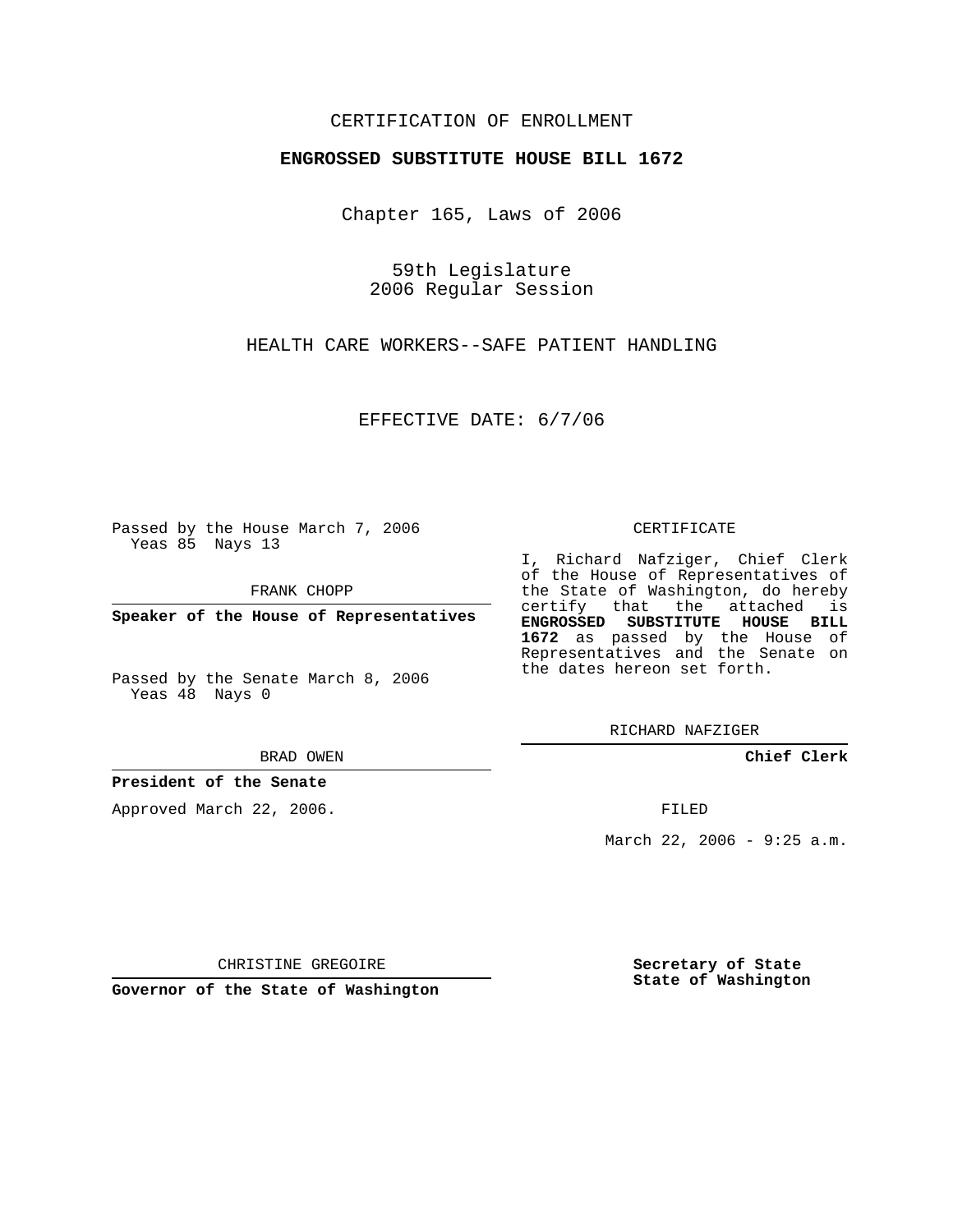## **ENGROSSED SUBSTITUTE HOUSE BILL 1672** \_\_\_\_\_\_\_\_\_\_\_\_\_\_\_\_\_\_\_\_\_\_\_\_\_\_\_\_\_\_\_\_\_\_\_\_\_\_\_\_\_\_\_\_\_

\_\_\_\_\_\_\_\_\_\_\_\_\_\_\_\_\_\_\_\_\_\_\_\_\_\_\_\_\_\_\_\_\_\_\_\_\_\_\_\_\_\_\_\_\_

Passed Legislature - 2006 Regular Session

## **State of Washington 59th Legislature 2006 Regular Session**

**By** House Committee on Commerce & Labor (originally sponsored by Representatives Conway, Hudgins, Green, Cody, Appleton, Morrell, Wood, McCoy, Kenney, Moeller and Chase)

READ FIRST TIME 02/03/06.

 AN ACT Relating to reducing injuries among patients and health care workers; adding a new section to chapter 70.41 RCW; adding a new section to chapter 72.23 RCW; adding a new section to chapter 51.16 RCW; adding a new section to chapter 82.04 RCW; and creating a new section.

BE IT ENACTED BY THE LEGISLATURE OF THE STATE OF WASHINGTON:

NEW SECTION. **Sec. 1.** The legislature finds that:

 (1) Patients are not at optimum levels of safety while being lifted, transferred, or repositioned manually. Mechanical lift programs can reduce skin tears suffered by patients by threefold. Nurses, thirty-eight percent of whom have previous back injuries, can drop patients if their pain thresholds are triggered.

 (2) According to the bureau of labor statistics, hospitals in Washington have a nonfatal employee injury incidence rate that exceeds the rate of construction, agriculture, manufacturing, and transportation.

 (3) The physical demands of the nursing profession lead many nurses to leave the profession. Research shows that the annual prevalence rate for nursing back injury is over forty percent and many nurses who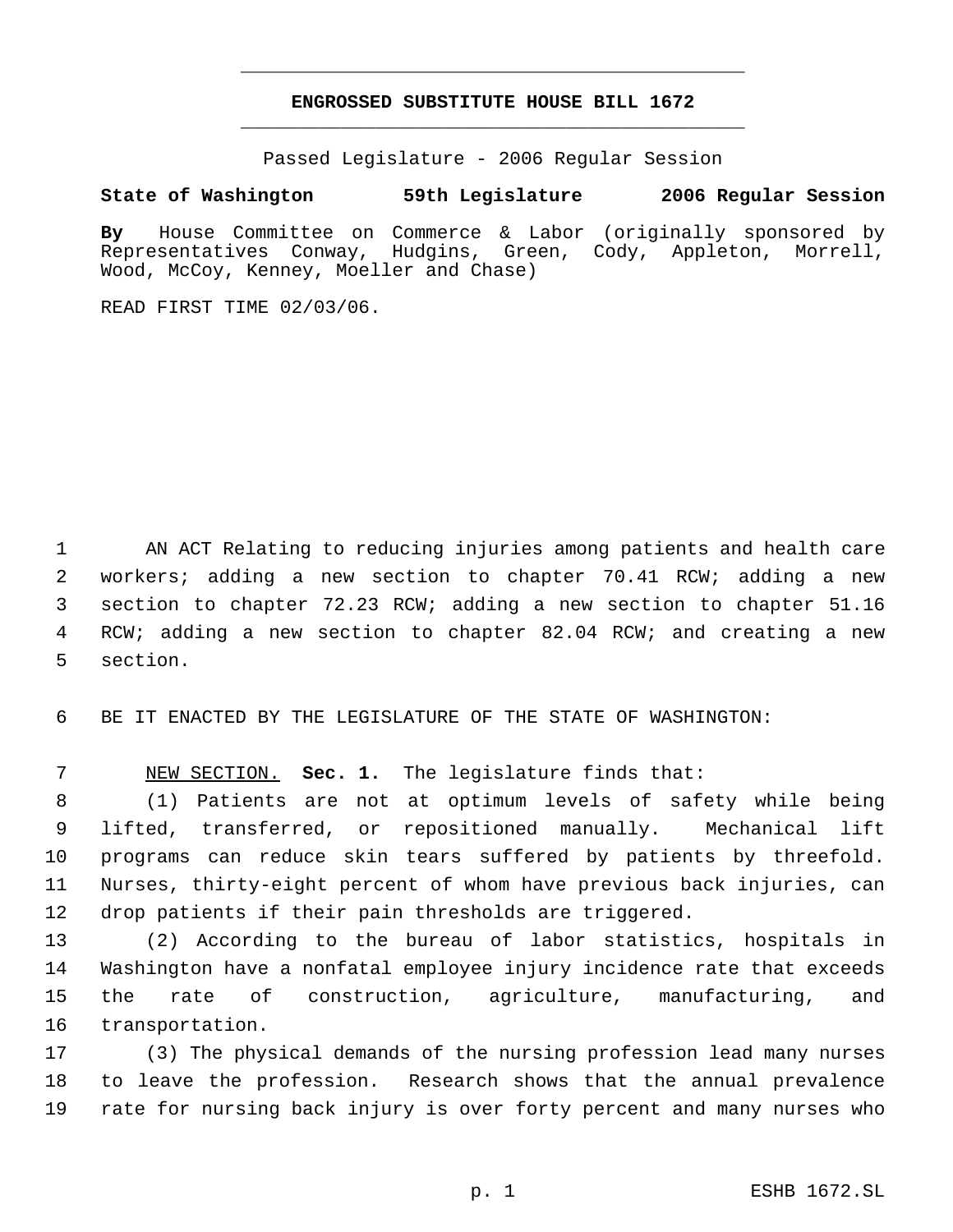suffer a back injury do not return to nursing. Considering the present nursing shortage in Washington, measures must be taken to protect nurses from disabling injury.

 (4) Washington hospitals have made progress toward implementation of safe patient handling programs that are effective in decreasing employee injuries. It is not the intent of this act to place an undue financial burden on hospitals.

 NEW SECTION. **Sec. 2.** A new section is added to chapter 70.41 RCW to read as follows:

 (1) The definitions in this subsection apply throughout this section unless the context clearly requires otherwise.

 (a) "Lift team" means hospital employees specially trained to conduct patient lifts, transfers, and repositioning using lifting equipment when appropriate.

 (b) "Safe patient handling" means the use of engineering controls, lifting and transfer aids, or assistive devices, by lift teams or other staff, instead of manual lifting to perform the acts of lifting, transferring, and repositioning health care patients and residents.

 (c) "Musculoskeletal disorders" means conditions that involve the nerves, tendons, muscles, and supporting structures of the body.

 (2) By February 1, 2007, each hospital must establish a safe patient handling committee either by creating a new committee or assigning the functions of a safe patient handling committee to an existing committee. The purpose of the committee is to design and recommend the process for implementing a safe patient handling program. At least half of the members of the safe patient handling committee shall be frontline nonmanagerial employees who provide direct care to patients unless doing so will adversely affect patient care.

 (3) By December 1, 2007, each hospital must establish a safe patient handling program. As part of this program, a hospital must:

 (a) Implement a safe patient handling policy for all shifts and units of the hospital. Implementation of the safe patient handling policy may be phased-in with the acquisition of equipment under subsection (4) of this section;

 (b) Conduct a patient handling hazard assessment. This assessment should consider such variables as patient-handling tasks, types of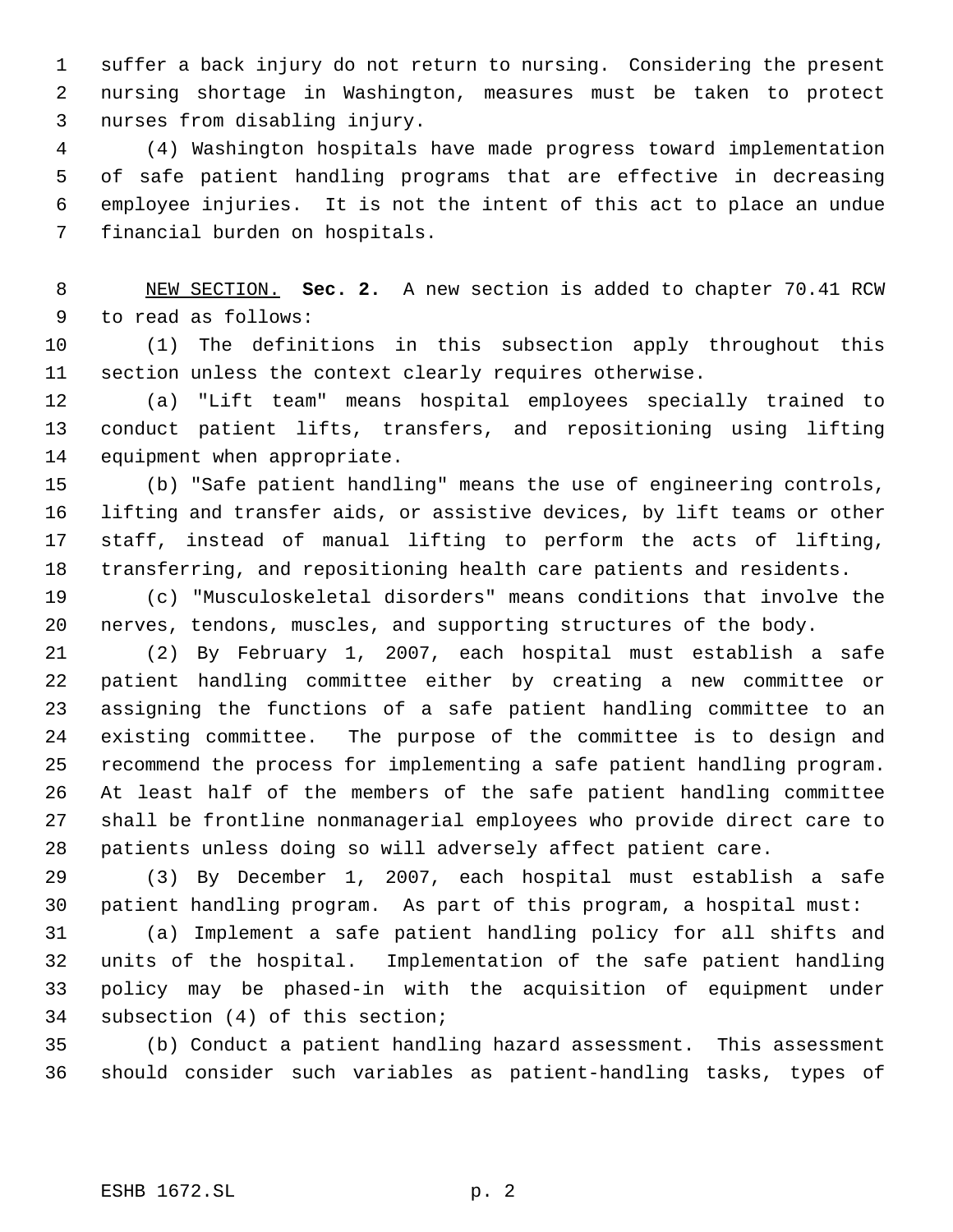nursing units, patient populations, and the physical environment of patient care areas;

 (c) Develop a process to identify the appropriate use of the safe patient handling policy based on the patient's physical and medical condition and the availability of lifting equipment or lift teams. The policy shall include a means to address circumstances under which it would be medically contraindicated to use lifting or transfer aids or 8 assistive devices for particular patients;

 (d) Conduct an annual performance evaluation of the program to determine its effectiveness, with the results of the evaluation reported to the safe patient handling committee. The evaluation shall determine the extent to which implementation of the program has resulted in a reduction in musculoskeletal disorder claims and days of lost work attributable to musculoskeletal disorder caused by patient handling, and include recommendations to increase the program's effectiveness; and

 (e) When developing architectural plans for constructing or remodeling a hospital or a unit of a hospital in which patient handling and movement occurs, consider the feasibility of incorporating patient handling equipment or the physical space and construction design needed to incorporate that equipment at a later date.

 (4) By January 30, 2010, each hospital must complete, at a minimum, acquisition of their choice of: (a) One readily available lift per acute care unit on the same floor unless the safe patient handling committee determines a lift is unnecessary in the unit; (b) one lift for every ten acute care available inpatient beds; or (c) equipment for use by lift teams. Hospitals must train staff on policies, equipment, and devices at least annually.

 (5) Nothing in this section precludes lift team members from performing other duties as assigned during their shift.

 (6) A hospital shall develop procedures for hospital employees to refuse to perform or be involved in patient handling or movement that the hospital employee believes in good faith will expose a patient or a hospital employee to an unacceptable risk of injury. A hospital employee who in good faith follows the procedure developed by the hospital in accordance with this subsection shall not be the subject of disciplinary action by the hospital for the refusal to perform or be involved in the patient handling or movement.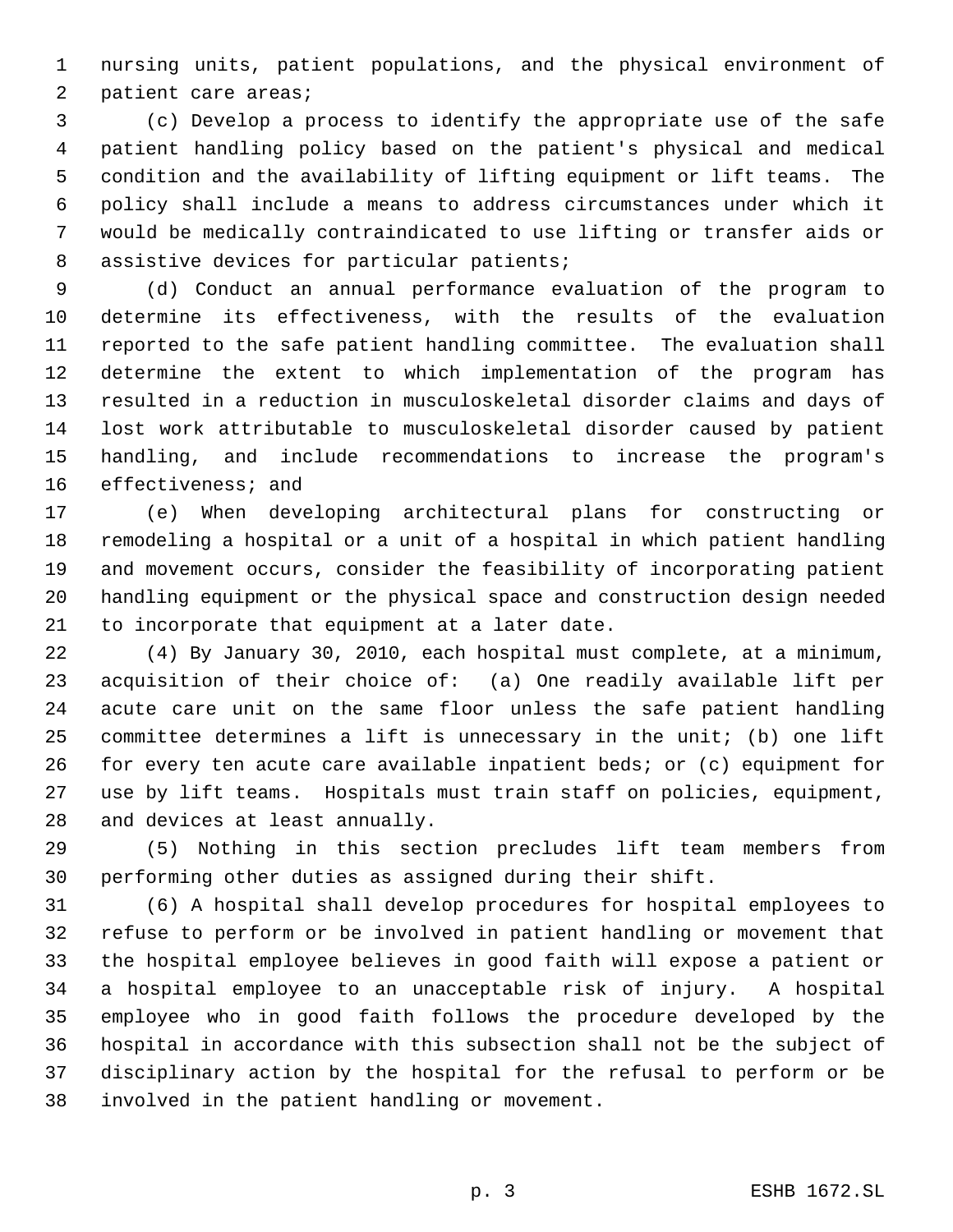NEW SECTION. **Sec. 3.** A new section is added to chapter 72.23 RCW to read as follows:

 (1) The definitions in this subsection apply throughout this section unless the context clearly requires otherwise.

 (a) "Lift team" means hospital employees specially trained to conduct patient lifts, transfers, and repositioning using lifting equipment when appropriate.

 (b) "Safe patient handling" means the use of engineering controls, lifting and transfer aids, or assistive devices, by lift teams or other staff, instead of manual lifting to perform the acts of lifting, transferring, and repositioning health care patients and residents.

 (c) "Musculoskeletal disorders" means conditions that involve the nerves, tendons, muscles, and supporting structures of the body.

 (2) By February 1, 2007, each hospital must establish a safe patient handling committee either by creating a new committee or assigning the functions of a safe patient handling committee to an existing committee. The purpose of the committee is to design and recommend the process for implementing a safe patient handling program. At least half of the members of the safe patient handling committee shall be frontline nonmanagerial employees who provide direct care to patients unless doing so will adversely affect patient care.

 (3) By December 1, 2007, each hospital must establish a safe patient handling program. As part of this program, a hospital must:

 (a) Implement a safe patient handling policy for all shifts and units of the hospital. Implementation of the safe patient handling policy may be phased-in with the acquisition of equipment under subsection (4) of this section;

 (b) Conduct a patient handling hazard assessment. This assessment should consider such variables as patient-handling tasks, types of nursing units, patient populations, and the physical environment of patient care areas;

 (c) Develop a process to identify the appropriate use of the safe patient handling policy based on the patient's physical and medical condition and the availability of lifting equipment or lift teams;

 (d) Conduct an annual performance evaluation of the program to determine its effectiveness, with the results of the evaluation reported to the safe patient handling committee. The evaluation shall determine the extent to which implementation of the program has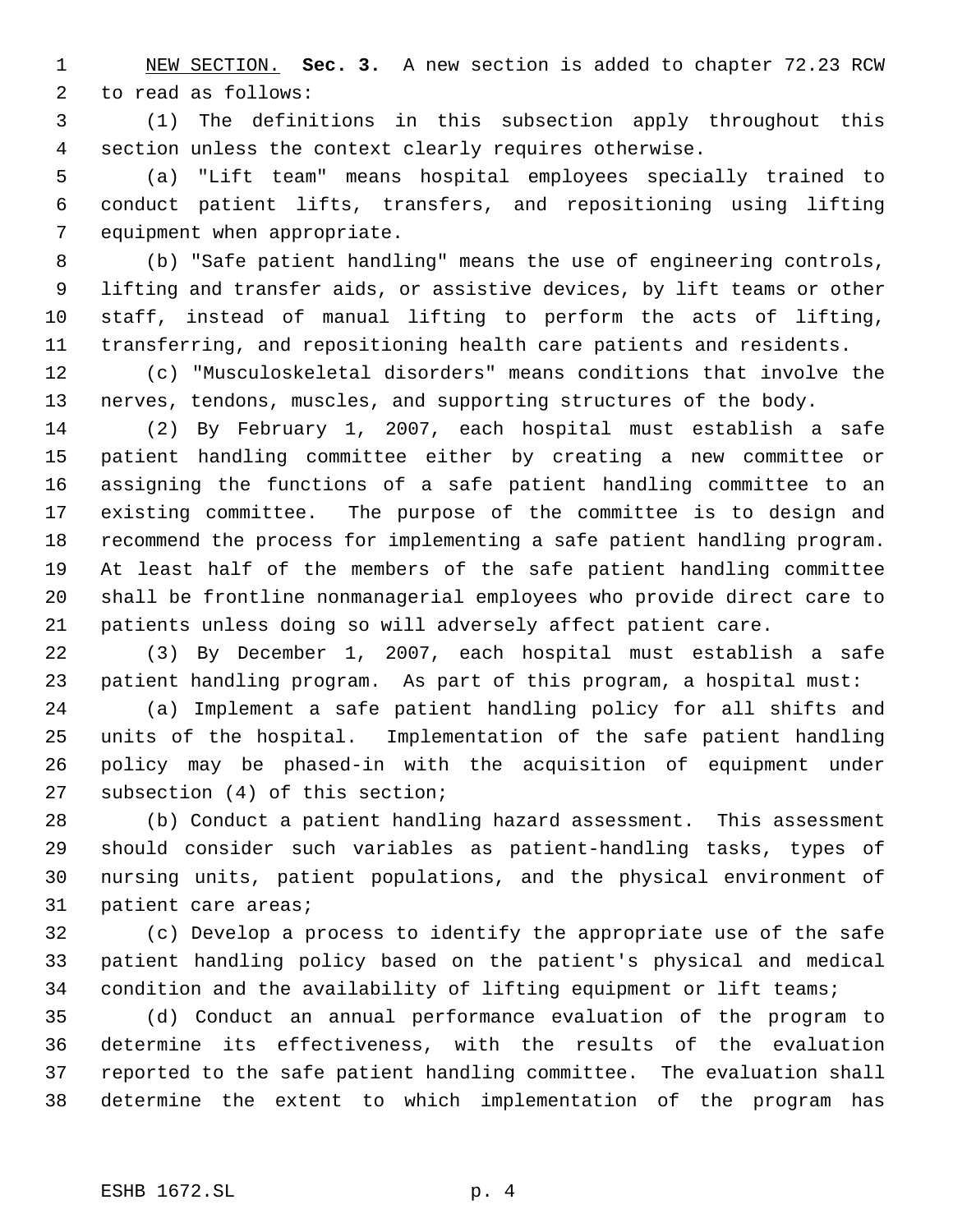resulted in a reduction in musculoskeletal disorder claims and days of lost work attributable to musculoskeletal disorder caused by patient handling, and include recommendations to increase the program's effectiveness; and

 (e) When developing architectural plans for constructing or remodeling a hospital or a unit of a hospital in which patient handling and movement occurs, consider the feasibility of incorporating patient handling equipment or the physical space and construction design needed to incorporate that equipment at a later date.

 (4) By January 30, 2010, hospitals must complete acquisition of their choice of: (a) One readily available lift per acute care unit on the same floor, unless the safe patient handling committee determines a lift is unnecessary in the unit; (b) one lift for every ten acute care available inpatient beds; or (c) equipment for use by lift teams. Hospitals must train staff on policies, equipment, and devices at least annually.

 (5) Nothing in this section precludes lift team members from performing other duties as assigned during their shift.

 (6) A hospital shall develop procedures for hospital employees to refuse to perform or be involved in patient handling or movement that the hospital employee believes in good faith will expose a patient or a hospital employee to an unacceptable risk of injury. A hospital employee who in good faith follows the procedure developed by the hospital in accordance with this subsection shall not be the subject of disciplinary action by the hospital for the refusal to perform or be involved in the patient handling or movement.

 NEW SECTION. **Sec. 4.** A new section is added to chapter 51.16 RCW to read as follows:

 (1) By January 1, 2007, the department shall develop rules to provide a reduced workers' compensation premium for hospitals that implement a safe patient handling program. The rules shall include any requirements for obtaining the reduced premium that must be met by hospitals.

 (2) The department shall complete an evaluation of the results of the reduced premium, including changes in claim frequency and costs, and shall report to the appropriate committees of the legislature by December 1, 2010, and 2012.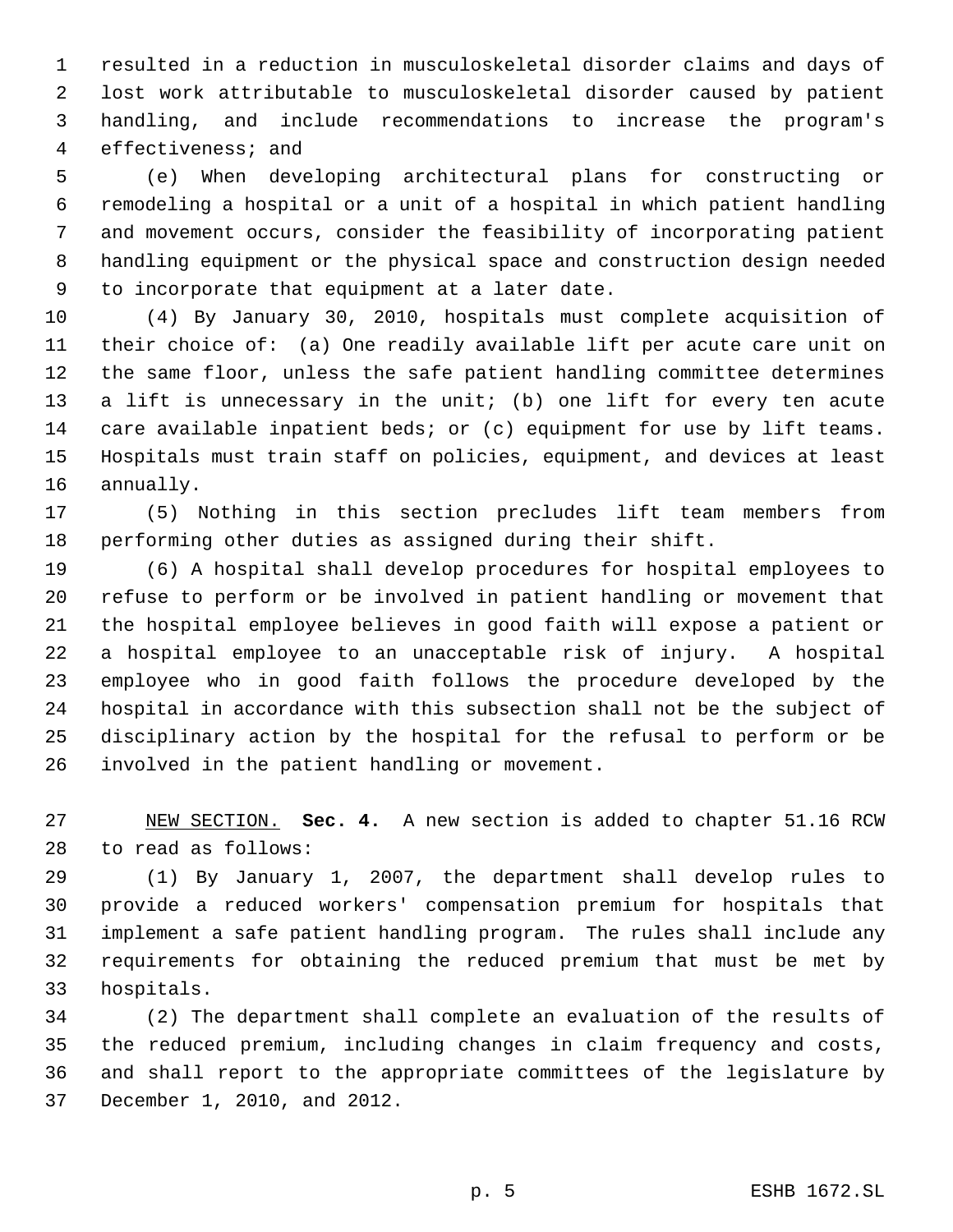NEW SECTION. **Sec. 5.** A new section is added to chapter 82.04 RCW to read as follows:

 (1) In computing the tax imposed under this chapter, a hospital may take a credit for the cost of purchasing mechanical lifting devices and other equipment that are primarily used to minimize patient handling by health care providers, consistent with a safe patient handling program developed and implemented by the hospital in compliance with section 2 of this act. The credit is equal to one hundred percent of the cost of the mechanical lifting devices or other equipment.

 (2) No application is necessary for the credit, however, a hospital taking a credit under this section must maintain records, as required by the department, necessary to verify eligibility for the credit under this section. The hospital is subject to all of the requirements of chapter 82.32 RCW. A credit earned during one calendar year may be carried over to be credited against taxes incurred in a subsequent calendar year. No refunds shall be granted for credits under this section.

 (3) The maximum credit that may be earned under this section for each hospital is limited to one thousand dollars for each acute care available inpatient bed.

 (4) Credits are available on a first in-time basis. The department shall disallow any credits, or portion thereof, that would cause the total amount of credits claimed statewide under this section to exceed ten million dollars. If the ten million dollar limitation is reached, the department shall notify hospitals that the annual statewide limit has been met. In addition, the department shall provide written notice to any hospital that has claimed tax credits after the ten million dollar limitation in this subsection has been met. The notice shall indicate the amount of tax due and shall provide that the tax be paid within thirty days from the date of such notice. The department shall not assess penalties and interest as provided in chapter 82.32 RCW on the amount due in the initial notice if the amount due is paid by the due date specified in the notice, or any extension thereof.

 (5) Credit may not be claimed under this section for the acquisition of mechanical lifting devices and other equipment if the acquisition occurred before the effective date of this section.

(6) Credit may not be claimed under this section for any